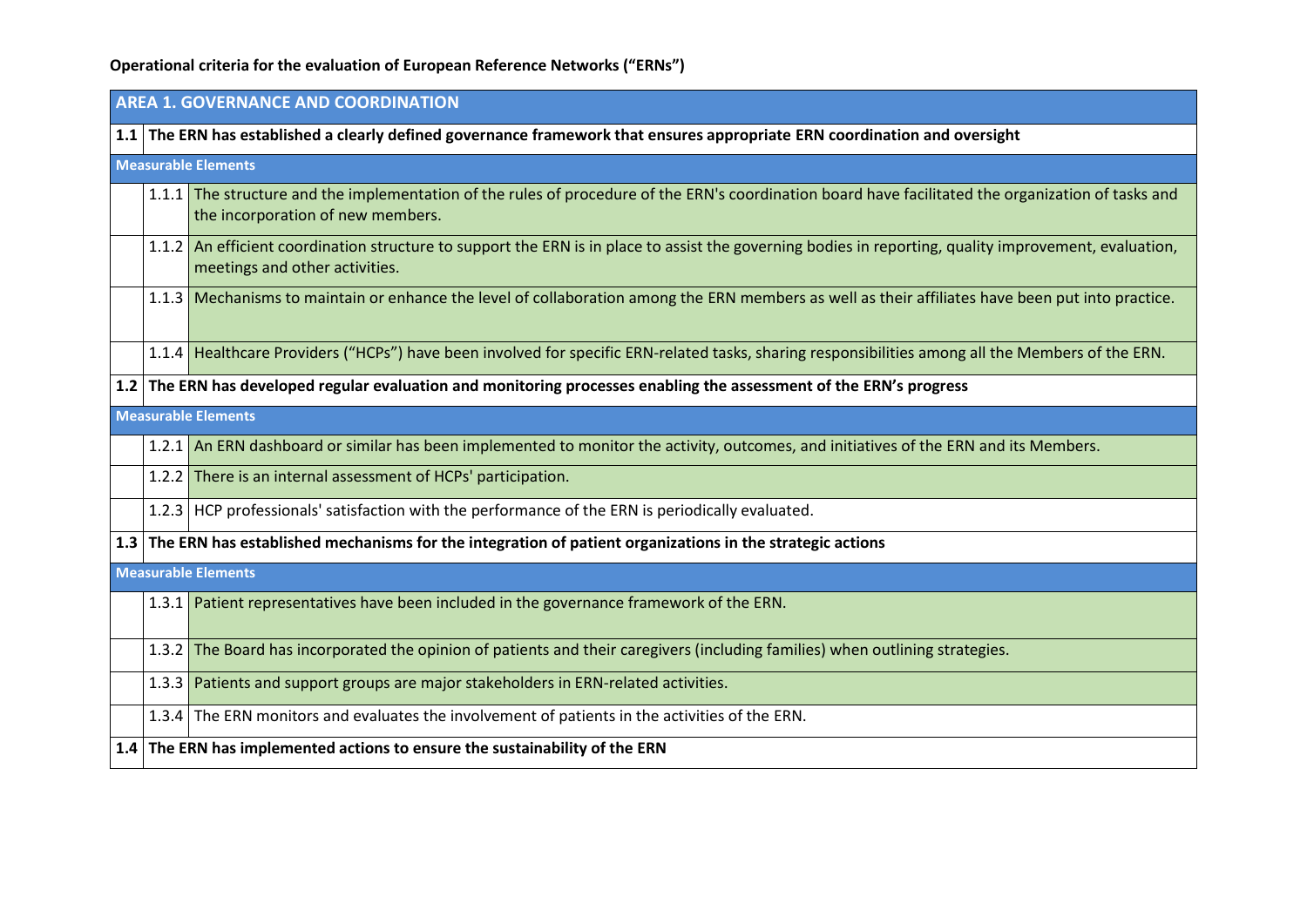| <b>AREA 1. GOVERNANCE AND COORDINATION</b> |                                                                                                                                                         |  |
|--------------------------------------------|---------------------------------------------------------------------------------------------------------------------------------------------------------|--|
| <b>Measurable Elements</b>                 |                                                                                                                                                         |  |
|                                            | 1.4.1 The ERN has identified goals, opportunities, and threats for the future.                                                                          |  |
|                                            | 1.4.2 The ERN has evaluated its own organizational and economic viability.                                                                              |  |
|                                            | 1.4.3 The ERN has developed a financial plan to meet its objectives including funding efforts and a justified distribution of resources across members. |  |
|                                            | 1.4.4 The ERN has ensured its connection with other existing networks, authorities, health systems, etc. for its long-term sustainability.              |  |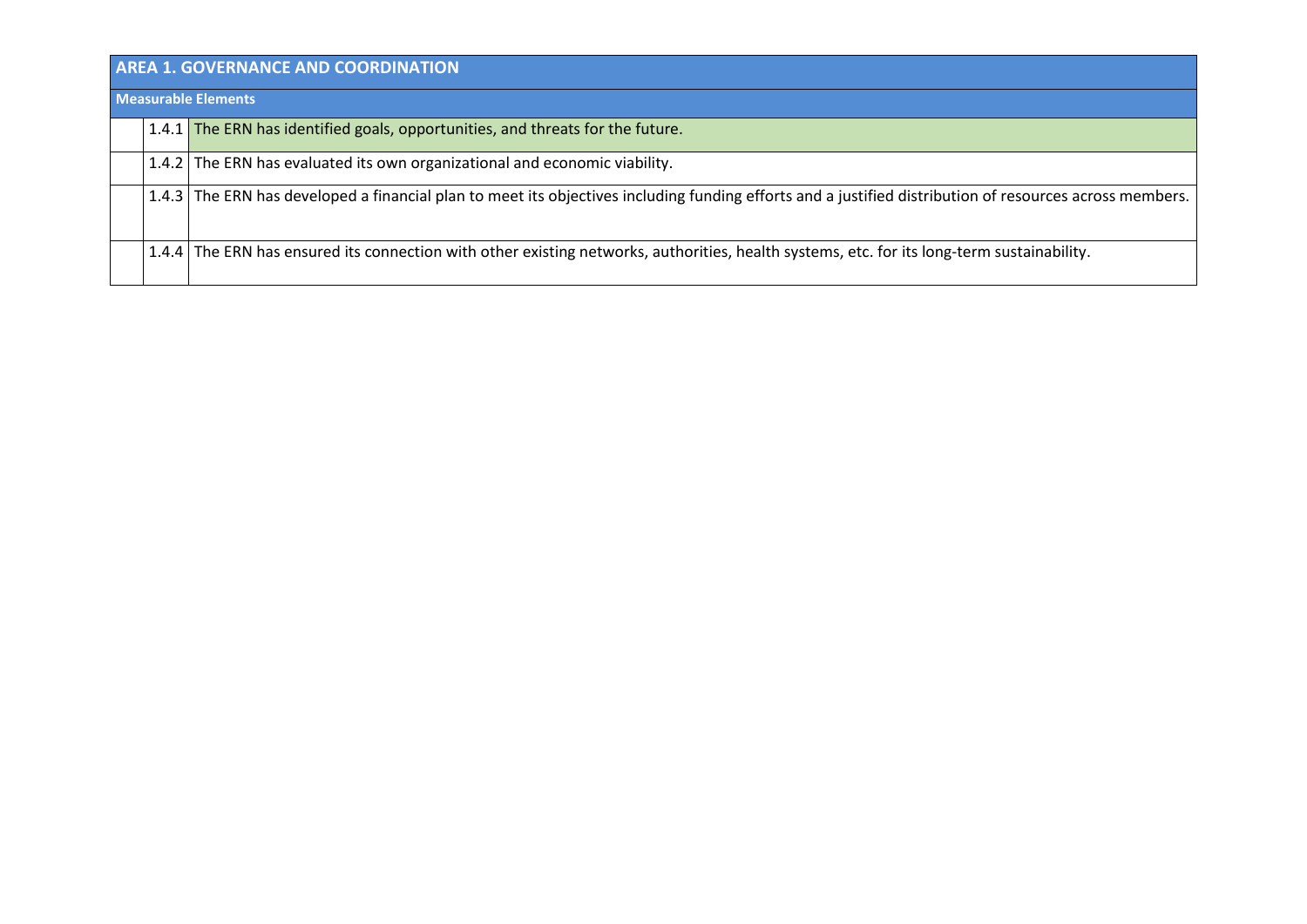| <b>AREA 2. CLINICAL CARE</b>                                                                                                                                                                                                                                                             |  |  |
|------------------------------------------------------------------------------------------------------------------------------------------------------------------------------------------------------------------------------------------------------------------------------------------|--|--|
| 2.1 The ERN has developed a strong clinical care management strategy: Clinical guidelines, care pathways and best practices for clinical care and<br>transitions                                                                                                                         |  |  |
| <b>Measurable Elements</b>                                                                                                                                                                                                                                                               |  |  |
| 2.1.1 The ERN has developed or adapted (from other sources) and disseminated clinical guidelines and other types of clinical decision-making tools in<br>collaboration with the HCPs.                                                                                                    |  |  |
| 2.1.2 <sup>The</sup> ERN has implemented guidelines and/or protocols to support transition and continuity of care from childhood, through adolescence, and into<br>adulthood, where applicable.                                                                                          |  |  |
| [2.1.3]The ERN has developed recommendations for care pathways based on the needs of patients, clinical evidence, and on the available organizational,<br>professional, and technological resources.                                                                                     |  |  |
| [2.1.4] The ERN has worked on recommendations for cross-border care pathways to assure equality in the access to care within its area of expertise,<br>according to the legislation applicable.                                                                                          |  |  |
| 2.1.5 The ERN follows up the implementation of recommendations for care pathways to encourage consistent use across its Members.                                                                                                                                                         |  |  |
| 2.1.6 Guidelines, recommendations for care pathways, and protocols are rechecked and updated if needed at least every three years.                                                                                                                                                       |  |  |
| 2.2 The ERN has implemented a multidisciplinary approach to care                                                                                                                                                                                                                         |  |  |
| <b>Measurable Elements</b>                                                                                                                                                                                                                                                               |  |  |
| [2.2.1] The ERN has implemented a process for offering advice for complex patient cases provided by multidisciplinary healthcare teams.                                                                                                                                                  |  |  |
| 2.3 The ERN has established mechanisms for the integration of eHealth and Information and Communication Technologies (ICT) clinical tools                                                                                                                                                |  |  |
| <b>Measurable Elements</b>                                                                                                                                                                                                                                                               |  |  |
| 2.3.1 The ERN promotes the use of technologies such as telemedicine, e-Health records, remote consultation, health information portals, electronic<br>transfer of prescriptions, multidisciplinary e-Meetings designed according to the needs and requirements of patients and families. |  |  |
| 2.3.2 <sup>The</sup> ERN has implemented the CPMS to share clinical data, images, and additional information. If the ERN uses any other system, this should be<br>compatible in all its centres and must meet national and European legal requirements.                                  |  |  |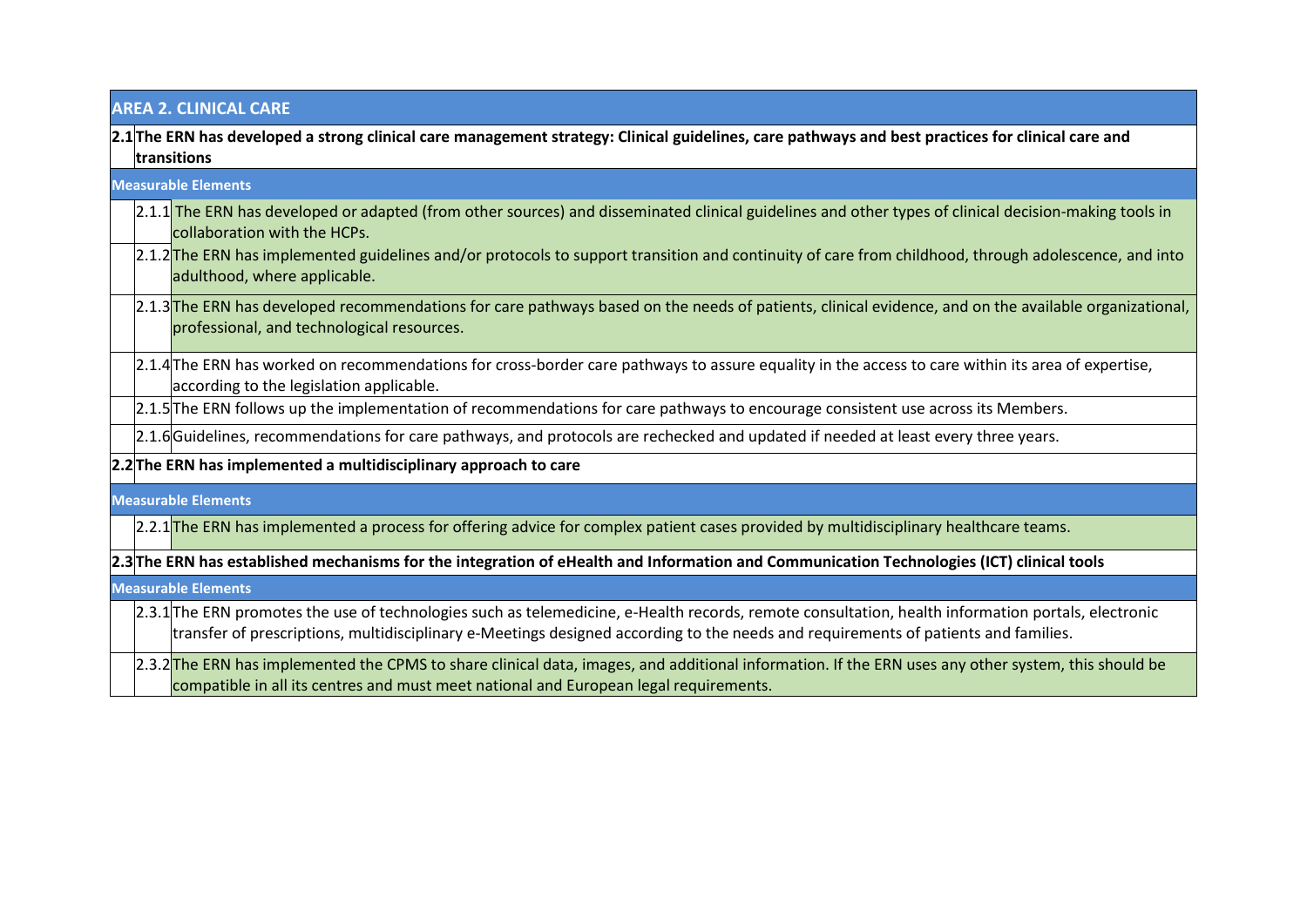| <b>AREA 3. QUALITY AND PATIENT SAFETY</b> |                                                                                                                                         |  |
|-------------------------------------------|-----------------------------------------------------------------------------------------------------------------------------------------|--|
|                                           | $\vert$ 3.1 $\vert$ The ERN has defined a quality and patient safety strategy                                                           |  |
|                                           | <b>Measurable Elements</b>                                                                                                              |  |
|                                           | 3.1.1 The strategy includes specific objectives and recommended activities for their achievement.                                       |  |
|                                           | 3.2 The ERN has implemented quality and patient safety indicators to monitor clinical processes, performance and outcomes of care       |  |
|                                           | <b>Measurable Elements</b>                                                                                                              |  |
|                                           | 3.2.1 The ERN has selected a pool of measures (indicators) to monitor clinical processes, performance and outcomes of care.             |  |
|                                           | 3.2.2 The indicators are periodically reported, and the information is used for collective reflection on outcomes to learn and improve. |  |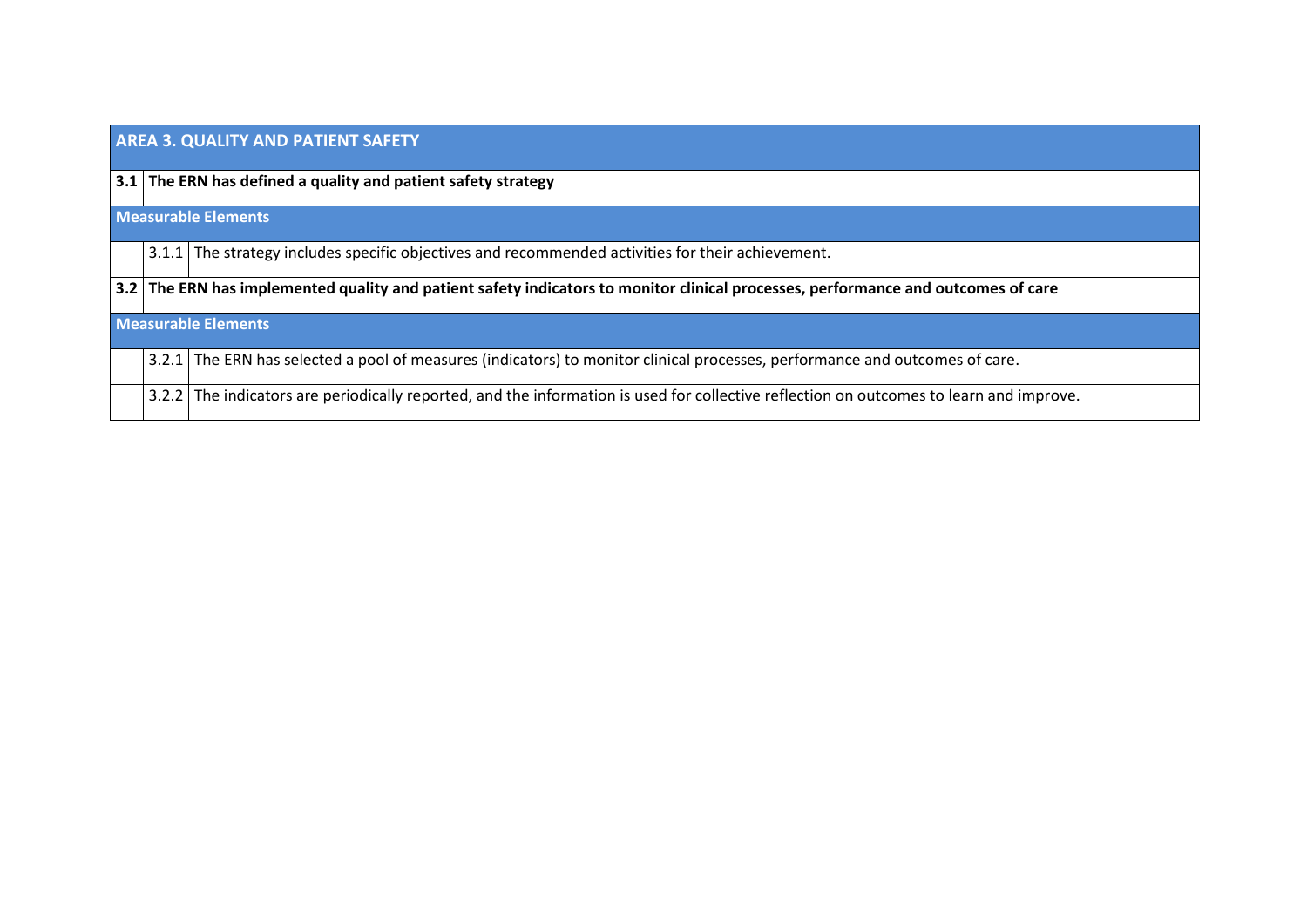| <b>AREA 4. PATIENT CENTRED CARE</b>                                                                 |                                                                                                                                                                                    |  |
|-----------------------------------------------------------------------------------------------------|------------------------------------------------------------------------------------------------------------------------------------------------------------------------------------|--|
| 4.1 The ERN has implemented mechanisms to empower patients through patient education and engagement |                                                                                                                                                                                    |  |
|                                                                                                     | <b>Measurable Elements</b>                                                                                                                                                         |  |
|                                                                                                     | 4.1.1 <b>Educational resources for patients addressing disease management, coping skills and other practical skills, have been developed and</b><br>disseminated.                  |  |
|                                                                                                     | 4.1.2 The ERN produces tailored information on patient safety standards and safety measures for patients and their caregivers (including families) to<br>reduce or prevent errors. |  |
|                                                                                                     | 4.2 The ERN has developed strategies for patient involvement                                                                                                                       |  |
|                                                                                                     | <b>Measurable Elements</b>                                                                                                                                                         |  |
|                                                                                                     | 4.2.1 The ERN collaborates with patient organisations to develop and implement care pathways, guidelines, protocols, and indicators.                                               |  |
|                                                                                                     | 4.2.2 The ERN has undertaken initiatives to improve the safety and quality of care in collaboration with patient organizations.                                                    |  |
|                                                                                                     | 4.3 The ERN has implemented actions to measure and learn from patient experience                                                                                                   |  |
|                                                                                                     | <b>Measurable Elements</b>                                                                                                                                                         |  |
|                                                                                                     | 4.3.1 The ERN has established a standardised common tool or methodology for measuring the patient and family experience.                                                           |  |
|                                                                                                     | 4.3.2 The ERN periodically evaluates the needs and barriers to care experienced by patients and families and uses this information to implement<br>actions to improve care.        |  |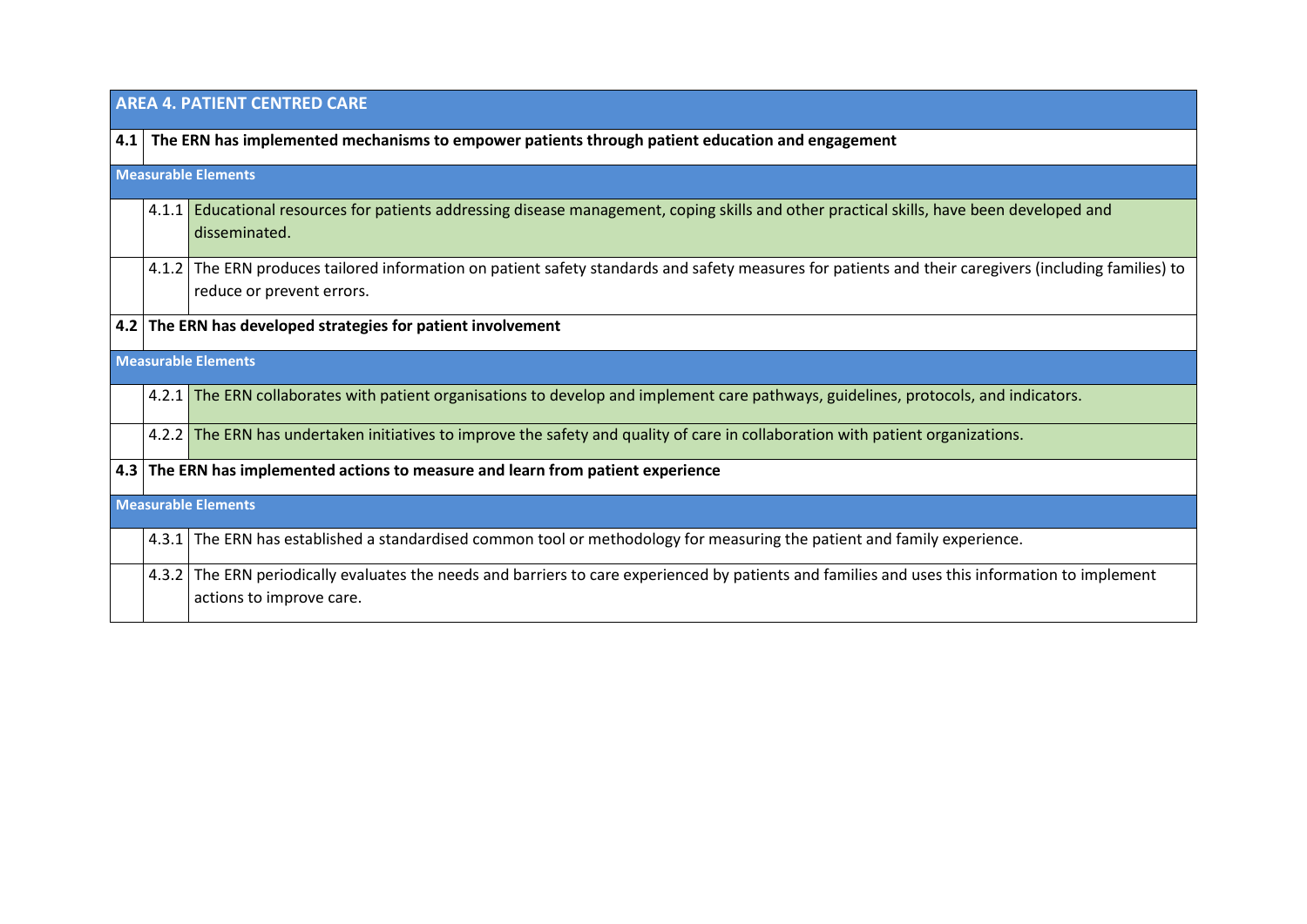|     | <b>AREA 5. CONTRIBUTION TO RESEARCH</b> |                                                                                                                                                                                                                              |  |
|-----|-----------------------------------------|------------------------------------------------------------------------------------------------------------------------------------------------------------------------------------------------------------------------------|--|
|     |                                         | 5.1 The ERN has implemented strategic actions to fill research gaps and promote innovation in medical science                                                                                                                |  |
|     |                                         | <b>Measurable Elements</b>                                                                                                                                                                                                   |  |
|     |                                         | 5.1.1 Research gaps and opportunities have been identified and a research agenda has been developed.                                                                                                                         |  |
|     |                                         | 5.1.2 The ERN has actively involved patients and other stakeholders in identifying research gaps and developing the agenda.                                                                                                  |  |
|     |                                         | 5.1.3 The ERN maintains ongoing technical oversight and discussions with Members to closely monitor and provide feedback of the research<br>throughout the process.                                                          |  |
|     |                                         | 5.1.4 The ERN implements actions to provide the future workforce with knowledge and skills to lead research.                                                                                                                 |  |
| 5.2 |                                         | The ERN has developed a framework for collaborative research across the ERN                                                                                                                                                  |  |
|     |                                         | <b>Measurable Elements</b>                                                                                                                                                                                                   |  |
|     |                                         | 5.2.1 The ERN fosters collaborative instrumental efforts (multicentre trials, participation in EU projects, etc.) amongst its Members, Affiliated<br>Partners and relevant patient, professional and research organisations. |  |
| 5.3 |                                         | The ERN reinforces research and epidemiological surveillance through setting up of shared registries and databases                                                                                                           |  |
|     | <b>Measurable Elements</b>              |                                                                                                                                                                                                                              |  |
|     |                                         | 5.3.1 The ERN works to establish an EU wide solution for data sharing.                                                                                                                                                       |  |
|     |                                         | 5.3.2 The ERN promotes the development of comprehensive registries and databases.                                                                                                                                            |  |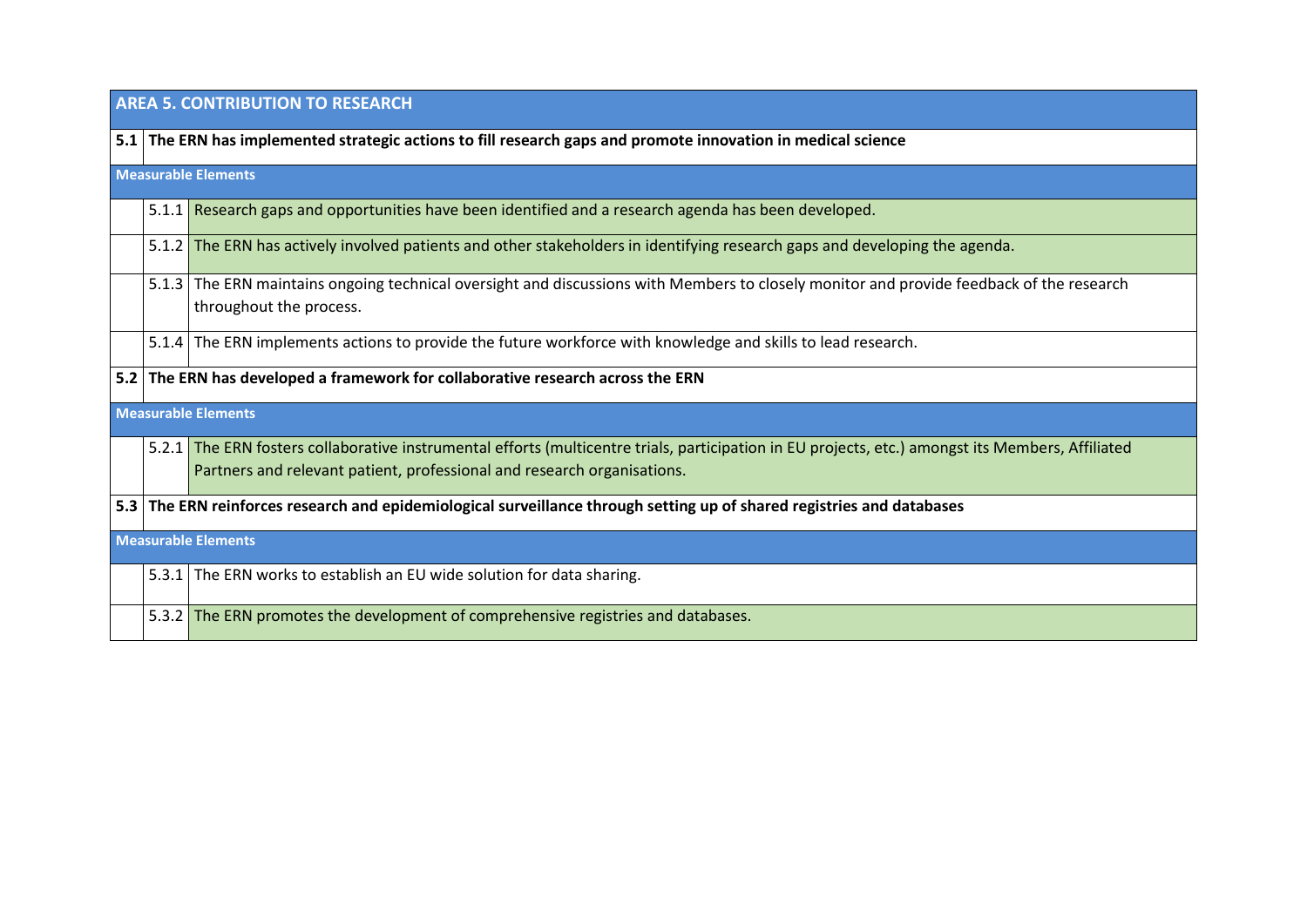|     | <b>AREA 6. EDUCATION AND TRAINING</b> |                                                                                                                                                                                           |  |
|-----|---------------------------------------|-------------------------------------------------------------------------------------------------------------------------------------------------------------------------------------------|--|
| 6.1 |                                       | The ERN has identified education, training, and professional development gaps within its area of expertise and has defined and addressed priority<br>areas for teaching and training      |  |
|     |                                       | <b>Measurable Elements</b>                                                                                                                                                                |  |
|     |                                       | 6.1.1 The ERN has identified education, training, and professional development gaps within its area of expertise and defined priority areas for<br>teaching and training.                 |  |
|     |                                       | 6.1.2 Plans have been implemented to address the priority areas for teaching and training in collaboration with Member States, scientific societies,<br>and other partners.               |  |
|     |                                       | 6.1.3 The plans have been evaluated and the areas of improvement identified have been addressed in the plans for the coming years.                                                        |  |
|     |                                       | 6.1.4 ERN members periodically meet to review and share best practices, and discuss new evidence-based treatments, therapies, and healthcare<br>technologies.                             |  |
|     |                                       | 6.2 The ERN has enhanced educational activities and training opportunities across Europe for HCPs within and outside the ERN.                                                             |  |
|     |                                       | <b>Measurable Elements</b>                                                                                                                                                                |  |
|     |                                       | 6.2.1 Actions oriented to improve access to the educational resources available across Europe have been carried out.                                                                      |  |
|     |                                       | 6.2.2 The participation of specialized HCPs from Member States with insufficient number of patients or lacking technology or expertise has been<br>facilitated and increasingly achieved. |  |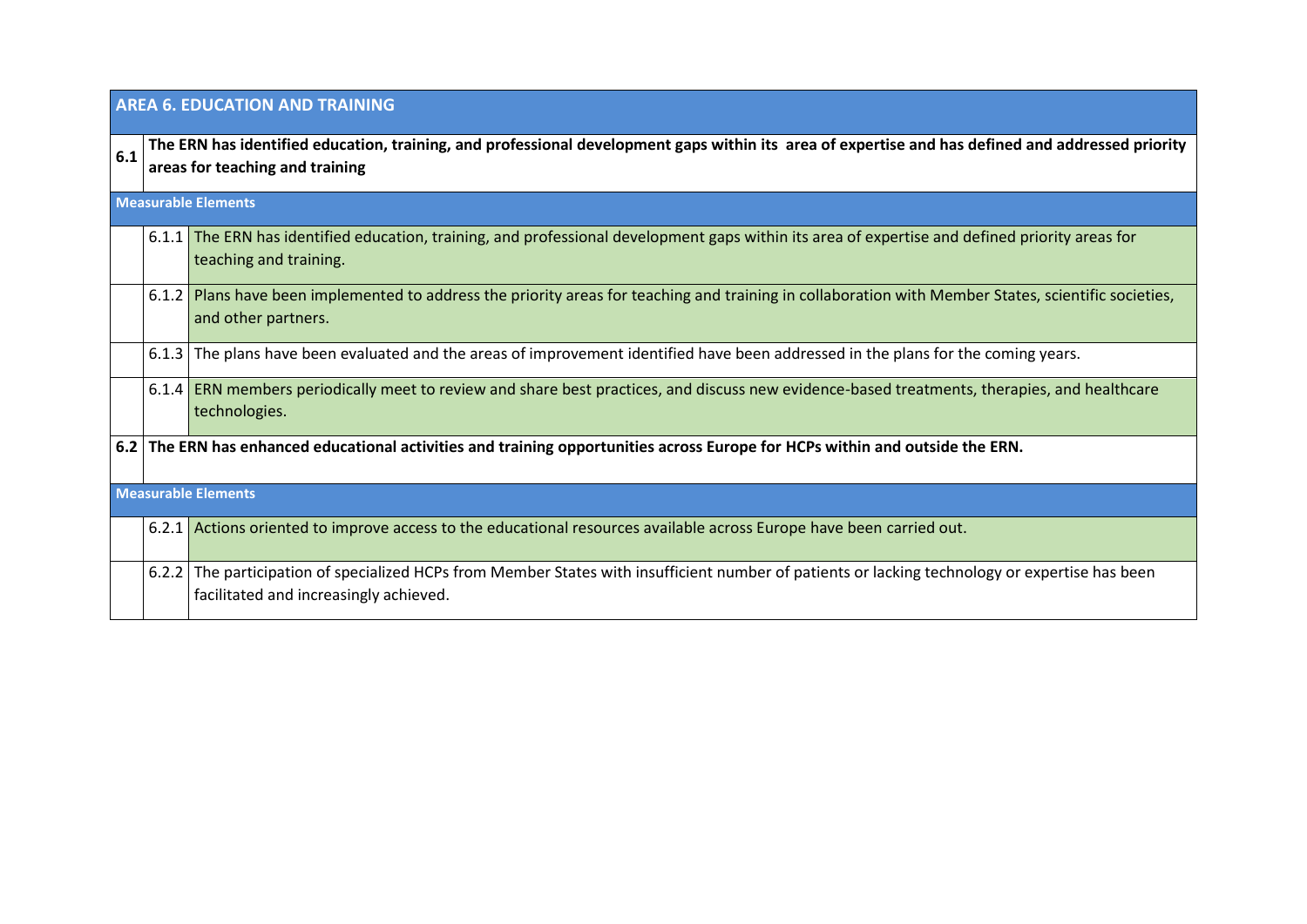|     | <b>AREA 7. NETWORKING AND DISSEMINATION</b> |                                                                                                                                                                                                                                                                                      |  |
|-----|---------------------------------------------|--------------------------------------------------------------------------------------------------------------------------------------------------------------------------------------------------------------------------------------------------------------------------------------|--|
| 7.1 |                                             | The ERN has developed a robust networking system for national and international collaboration and sharing of knowledge, best practices,<br>expertise, and resources.                                                                                                                 |  |
|     |                                             | <b>Measurable Elements</b>                                                                                                                                                                                                                                                           |  |
|     |                                             | 7.1.1 The ERN has enhanced the collaboration with other ERN and HCPs to exchange and disseminate knowledge, best practices, clinical expertise, or<br>other resources.                                                                                                               |  |
|     |                                             | 7.1.2 The ERN has developed collaboration strategies with Affiliated Partners from Member States with an insufficient number of patients or lacking<br>technology or expertise to develop their skills.                                                                              |  |
|     |                                             | 7.1.3 The ERN has developed partnerships with other stakeholders of interest, such as scientific societies, centres of expertise, diagnostic<br>laboratories, patient organisations, social care providers, industry, affiliated research groups or national healthcare authorities. |  |
|     |                                             | 7.2 The ERN has developed information and dissemination strategies regarding referrals across Member States.                                                                                                                                                                         |  |
|     |                                             | <b>Measurable Elements</b>                                                                                                                                                                                                                                                           |  |
|     |                                             | 7.2.1 The ERN provides accessible information highlighting sites for cross border expert advice and patients' referrals.                                                                                                                                                             |  |
|     |                                             | 7.3 The ERN gathers, exchanges, and disseminates knowledge, best practice evidence, and clinical expertise within and outside the ERN.                                                                                                                                               |  |
|     | <b>Measurable Elements</b>                  |                                                                                                                                                                                                                                                                                      |  |
|     |                                             | 7.3.1 The ERN has defined and implemented a comprehensive communication and dissemination strategy.                                                                                                                                                                                  |  |
|     |                                             | 7.3.2 The ERN has developed actions to align information across target groups, i.e., defining audience, message, and methods to achieve the<br>maximum level of inclusiveness of different groups.                                                                                   |  |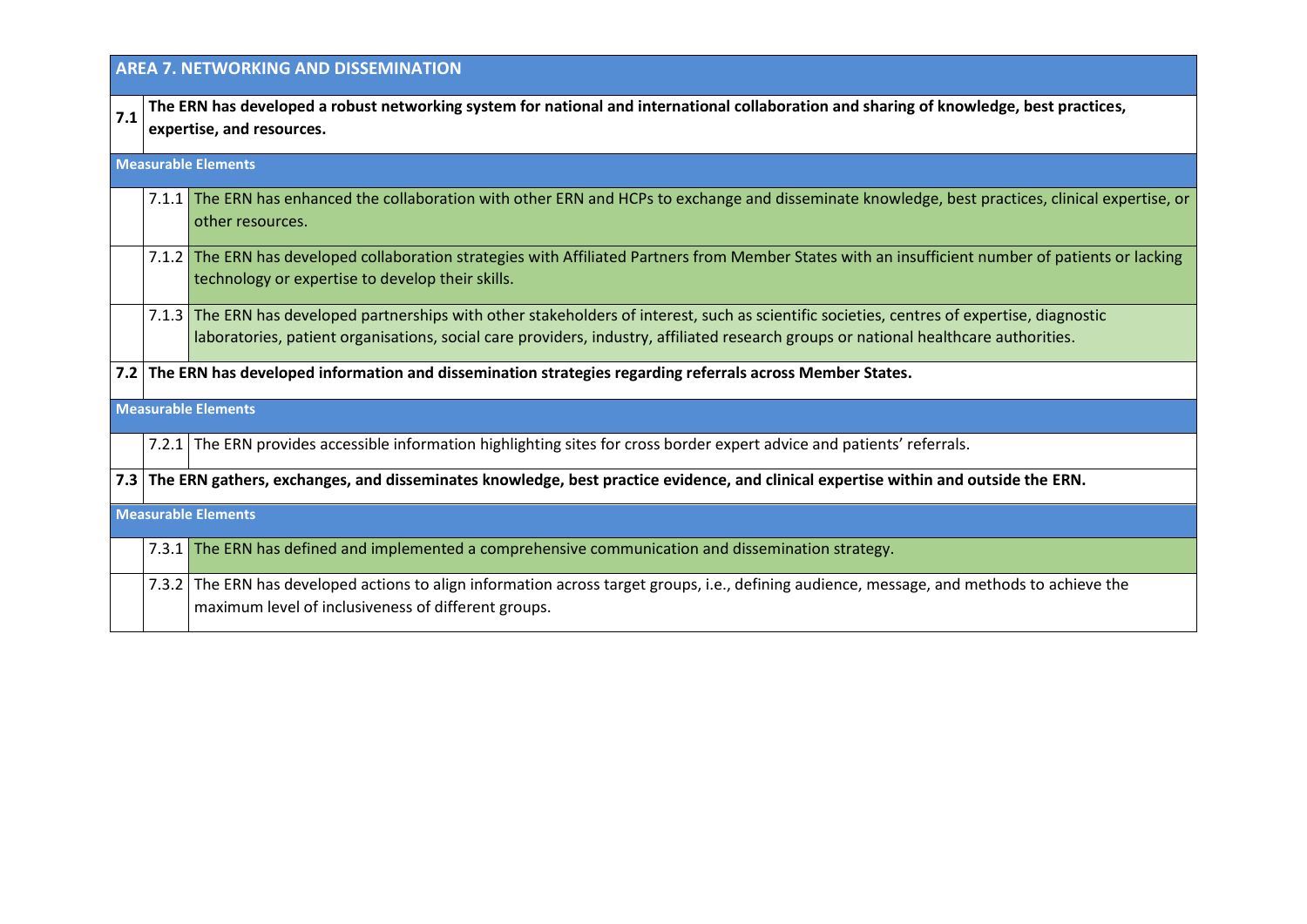#### **AREA 1. PATIENT CENTRED CARE.**

**1.1 The HCP team has implemented strategies to ensure that care is patient-centred, and that patients' rights, and preferences are respected. Measurable Elements** 1.1.1 The HCP team provides patients and/or their families with written information about the facility, the organisation, and its specific area of expertise. 1.1.2 The HCP team gives patients and/or their families written information about their rights and responsibilities in a language they can understand. **1.2 The HCP team provides educational activities for patients and their families with the aim of improving knowledge of the disease and the capacity for self-management to face the different aspects of their disease. Measurable Elements** 1.2.1 Patient and family educational needs are addressed in a defined process. 1.2.2 Education activities are recorded in the medical record. **1.3 The HCP team provides patients with clear and transparent information about the complaints' procedures and remedies and ways of redress available for both domestic and foreign patients. Measurable Elements** 1.3.1 The information about complaints, violation of the rights, and concern of the care and/or safety of patients and their families is periodically analysed and integrated into a continuous quality improvement process. An annual report is made on the complaints and the improvement actions carried out. **1.4 The HCP team regularly collects information on patient satisfaction within the ERN's area of expertise and uses this information to make ongoing improvements. Measurable Elements** 1.4.1 The HCP team routinely measures patient and family satisfaction using the ERN common tool. **1.5 The HCP team obtains the patient informed consent to provide clinical treatments and procedures.**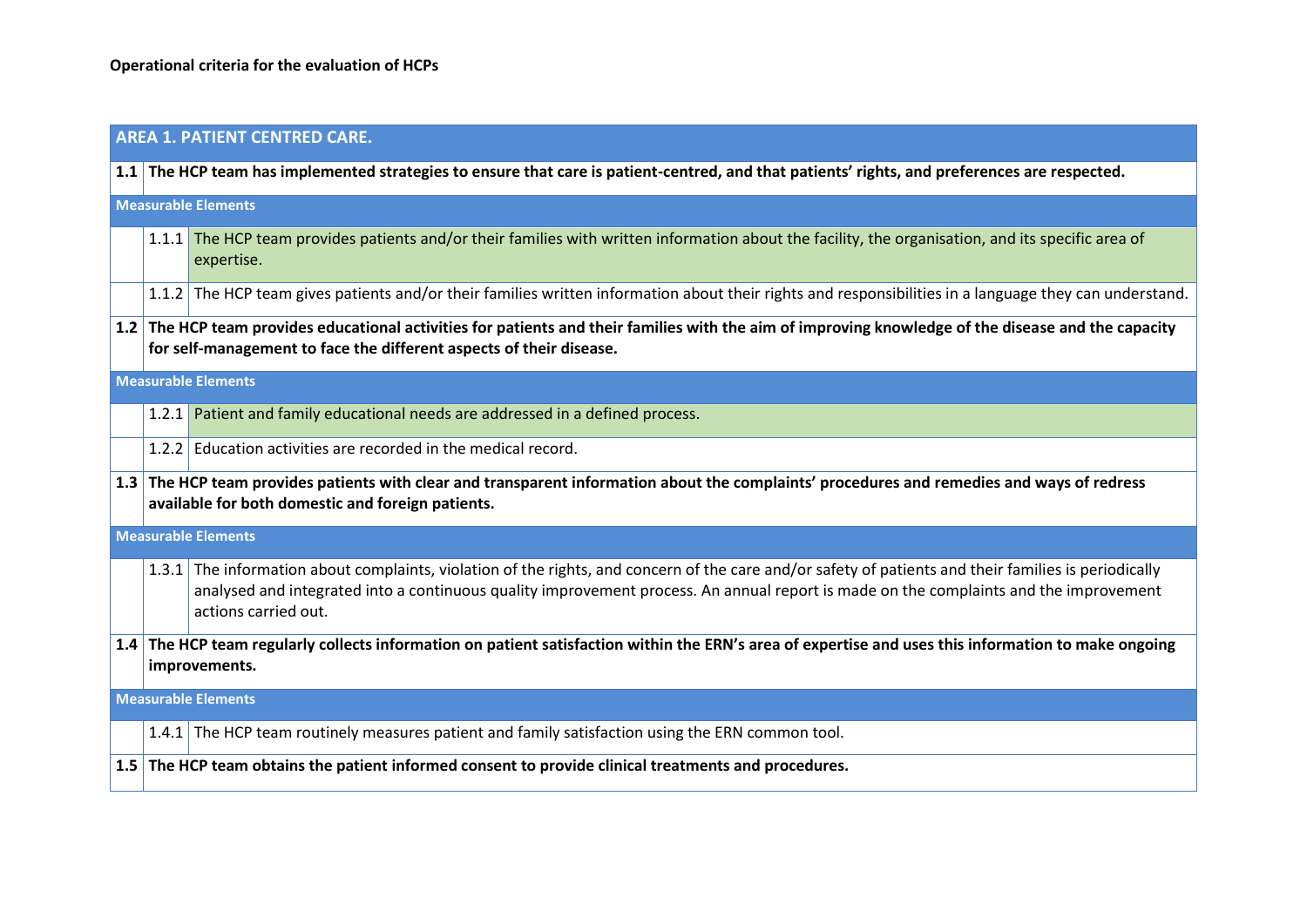# **AREA 1. PATIENT CENTRED CARE.**

|     | <b>Measurable Elements</b> |                                                                                                                                                                                                             |  |
|-----|----------------------------|-------------------------------------------------------------------------------------------------------------------------------------------------------------------------------------------------------------|--|
|     |                            | 1.5.1 The Informed Consent (IC) is documented in the patient's medical record, including the risks, benefits, and alternatives of the procedure to be<br>performed, and must be understandable to patients. |  |
|     | 1.5.2                      | The document to obtain IC for research must contain information on the risks, benefits, and alternatives of the procedure to be performed, and<br>conflict of interest (financial or not financial).        |  |
|     |                            | 1.5.3 The patients' medical records included in a clinical trial contains information about their participation in it.                                                                                      |  |
| 1.6 |                            | The HCP team maintains transparency by providing information to patients about clinical outcomes, treatment options, and quality and safety<br>standards that are in place.                                 |  |
|     |                            | <b>Measurable Elements</b>                                                                                                                                                                                  |  |
|     |                            | 1.6.1 The HCP team provides comprehensive diagnostic and treatment information.                                                                                                                             |  |
|     | 1.6.2                      | Information is provided in the language of the different populations being served.                                                                                                                          |  |
|     | 1.6.3                      | The information necessary for the follow-up of the patient after the treatment is provided.                                                                                                                 |  |
|     |                            | 1.6.4 The HCP team provides information on coordinating care with other levels of care.                                                                                                                     |  |
|     |                            | 1.6.5 The information provided to the patient and the family on the follow up and coordinating care with other levels of care is included in the<br>clinical record.                                        |  |
|     |                            | 1.6.6 Unanticipated outcomes and complications are disclosed to patients and their families as established in the HCP policy/procedure.                                                                     |  |
|     |                            | 1.7 The HCP implements a pain identification and management protocol.                                                                                                                                       |  |
|     |                            | <b>Measurable Elements</b>                                                                                                                                                                                  |  |
|     |                            | 1.7.1 In hospitalised patients with rare or low prevalence complex disease patients, pain is regularly identified with a standardised scale as<br>established in the hospital's protocol.                   |  |
|     |                            | 1.8 A policy is implemented to encourage patient and family involvement.                                                                                                                                    |  |
|     | <b>Measurable Elements</b> |                                                                                                                                                                                                             |  |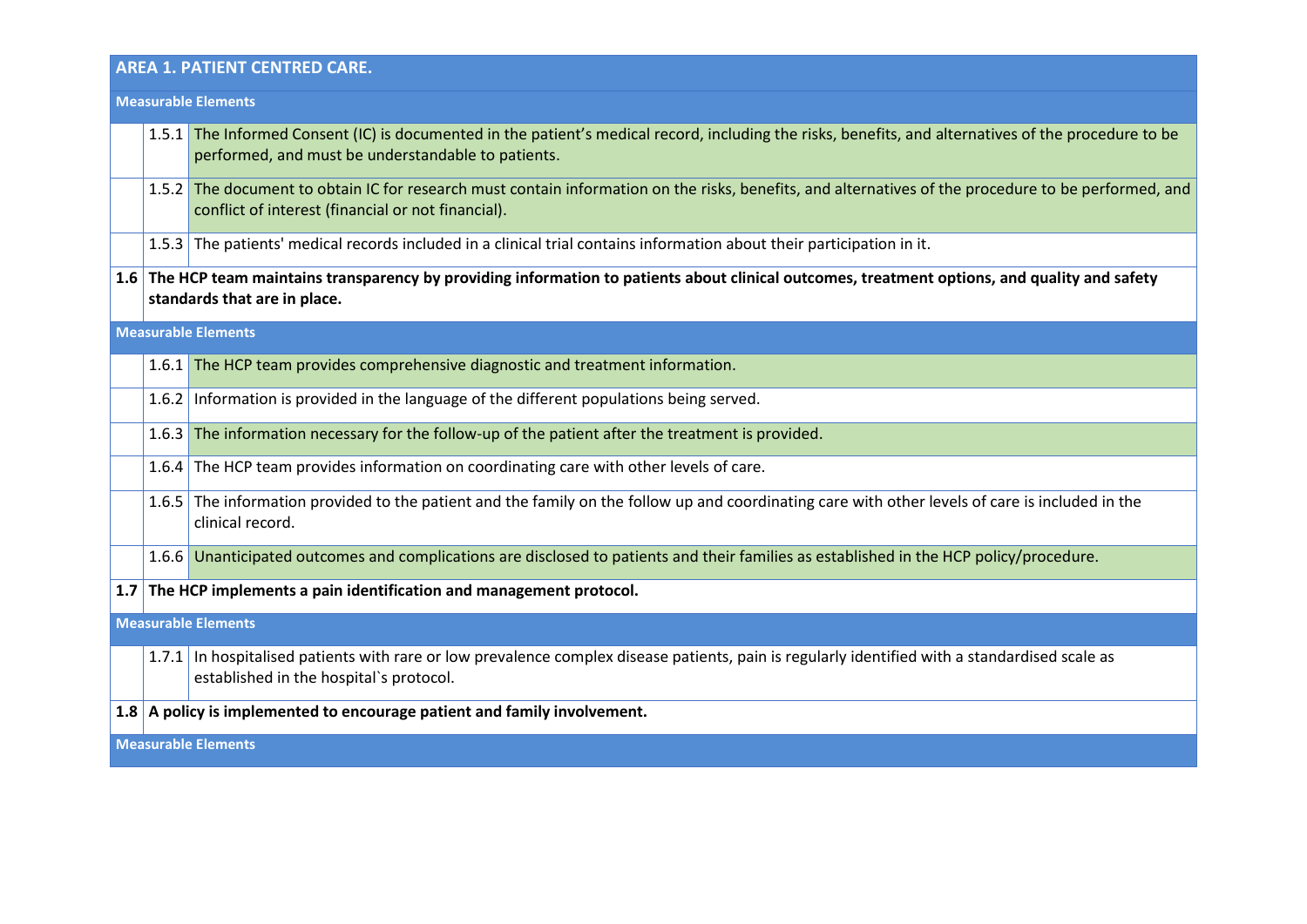## **AREA 1. PATIENT CENTRED CARE.**

1.8.1 Professionals encourage the participation of the patient and their family, based on their interests, in the care process and in decision-making.

#### **1.9 The HCP team collaborates and carries out activities with patient associations.**

#### **Measurable Elements**

- 1.9.1 The HCP team provides information on patients' associations that can support the patient and family.
- 1.9.2 The HCP team collaborates and carries out activities with patients' associations.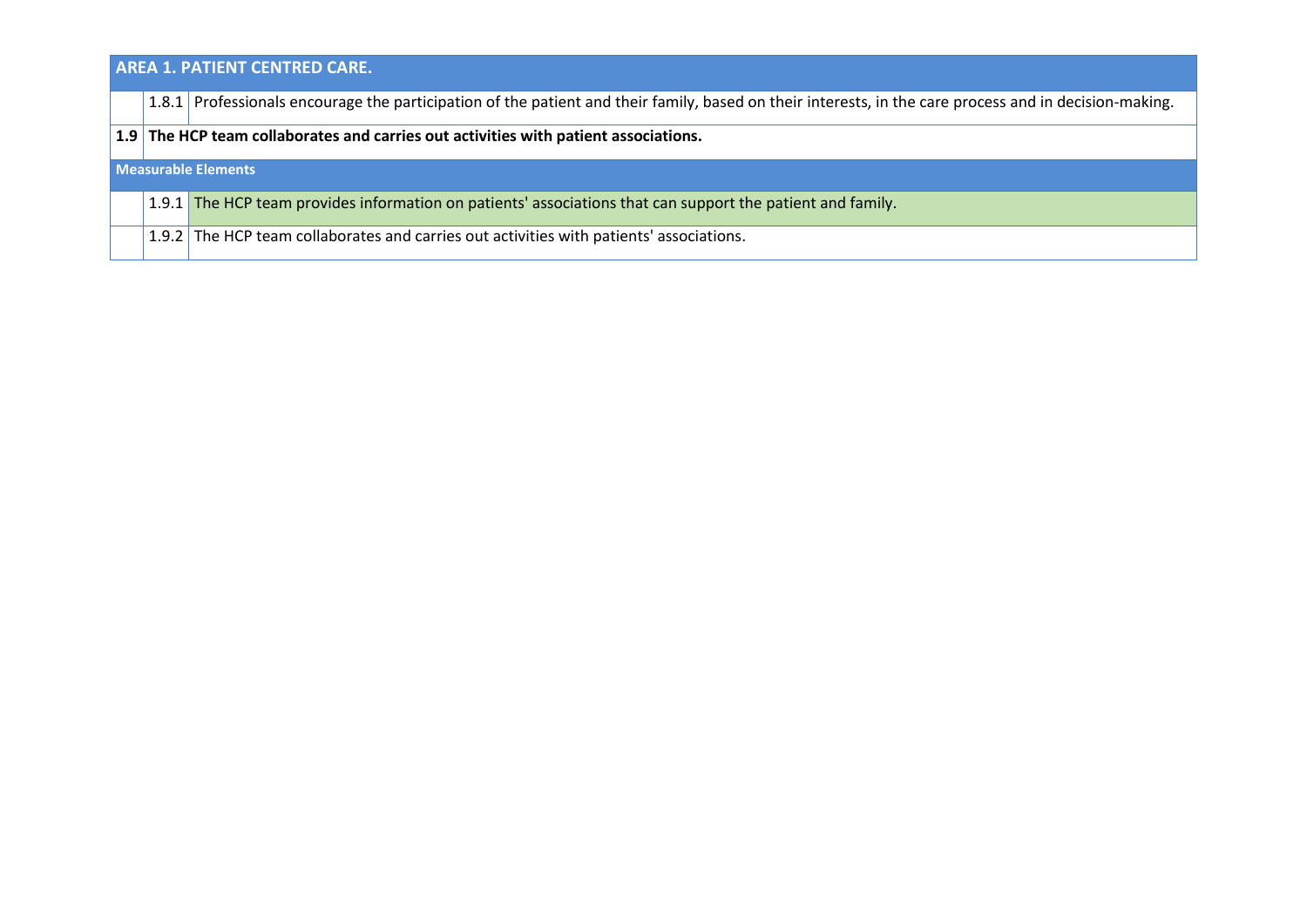|     | <b>AREA 2. ORGANISATION AND MANAGEMENT</b> |                                                                                                                                                                                                                                                     |  |
|-----|--------------------------------------------|-----------------------------------------------------------------------------------------------------------------------------------------------------------------------------------------------------------------------------------------------------|--|
| 2.1 |                                            | The HCP team follows policies and procedures to manage the services offered to cross-border patients, including an easy access to information<br>regarding any tariffs that may be in place.                                                        |  |
|     |                                            | <b>Measurable Elements</b>                                                                                                                                                                                                                          |  |
|     |                                            | 2.1.1 The HCP team establishes collaboration with affiliated centres in neighbouring countries for cross-border care or for training / dissemination of<br>information for professionals and patients.                                              |  |
|     |                                            | 2.1.2 The HCP team establishes and maintains a set of policies and procedures addressing aspects for the management and health care services of cross<br>border patients.                                                                           |  |
|     |                                            | 2.1.3 The HCP team shares information with patients and their families about any tariffs that may be in place for the reimbursement of care, as well as<br>services provided and expected benefits.                                                 |  |
|     |                                            | 2.2 The HCP team implements procedures and/or inter-agency or shared care agreements to support ease of access and coordination with other<br>resources, specific units, or services necessary for managing patients.                               |  |
|     |                                            | <b>Measurable Elements</b>                                                                                                                                                                                                                          |  |
|     | 2.2.1                                      | When necessary, the HCP team has easy access to other centres or highly specialised units outside its own facilities necessary for diagnosis,<br>treatment, and delivery of care to patients.                                                       |  |
|     | 2.2.2                                      | The HCP team sends to the receiving organization a written summary about the patient's clinical condition and the interventions carried out in the<br>hospital from which he/she is referred. The process is stored in the patient's health record. |  |
|     |                                            | 2.3 The HCP team has policies and procedures implemented to communicate with clinicians post discharge, including cross border.                                                                                                                     |  |
|     |                                            | <b>Measurable Elements</b>                                                                                                                                                                                                                          |  |
|     |                                            | 2.3.1 Discharge reports contain at a minimum: diagnoses, significant physical findings; diagnostic, surgical and medical procedures performed,<br>medication received at discharge, and follow-up instructions.                                     |  |
|     |                                            | 2.3.2 The HCP team provides clinicians post discharge with complete discharge summaries in English for all cross-border patients.                                                                                                                   |  |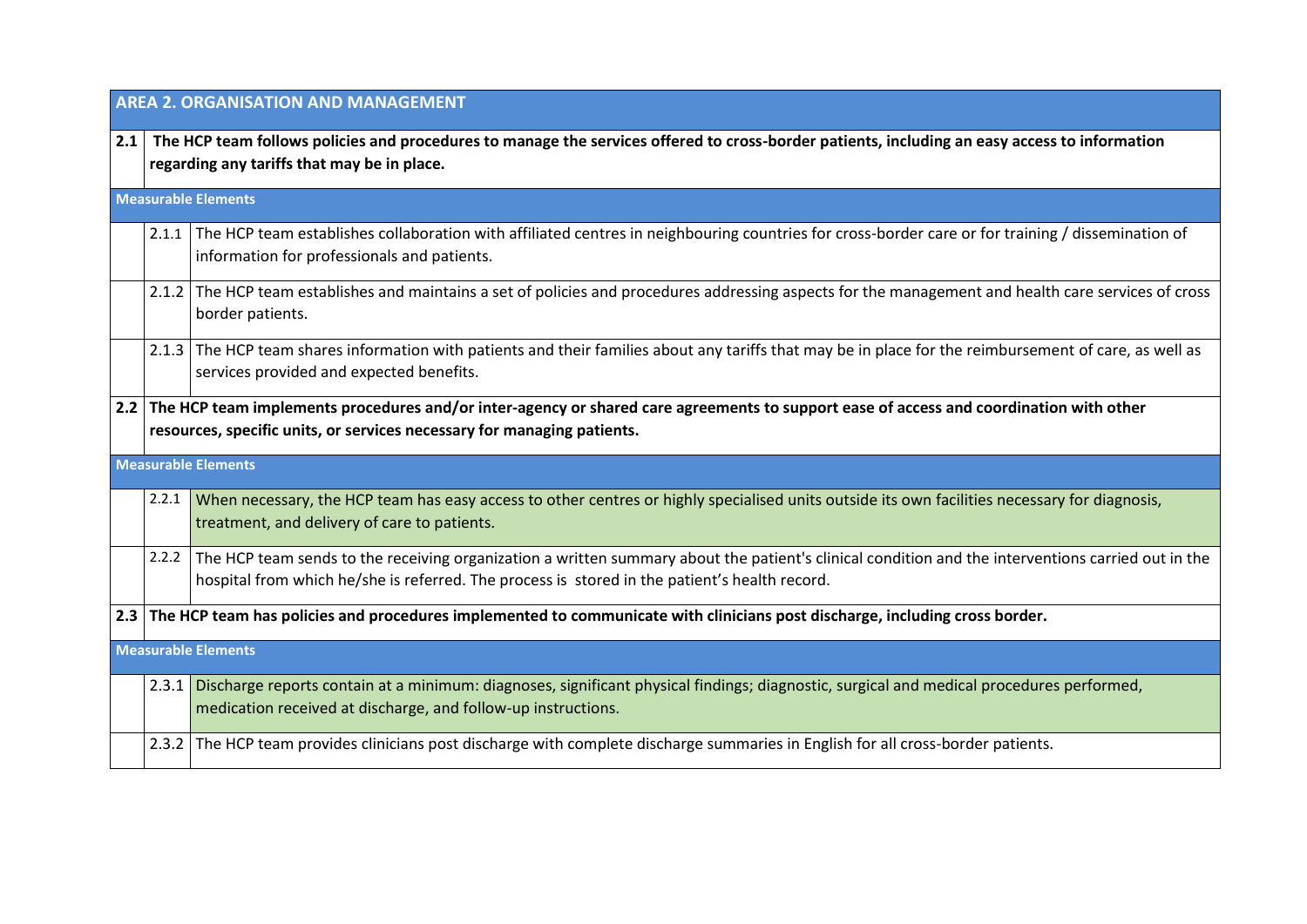| <b>AREA 2. ORGANISATION AND MANAGEMENT</b> |                                                                                                                                                 |  |
|--------------------------------------------|-------------------------------------------------------------------------------------------------------------------------------------------------|--|
|                                            | 2.4 The HCP team is integrated into national networks.                                                                                          |  |
|                                            | <b>Measurable Elements</b>                                                                                                                      |  |
|                                            | 2.4.1 The HCP team collaborates in training or dissemination activities with centres which are not members of the ERN                           |  |
|                                            | 2.5 The HCP team uses CPMS and includes all the information required.                                                                           |  |
|                                            | <b>Measurable Elements</b>                                                                                                                      |  |
|                                            | 2.5.1 The HCP team shares patient information or participates in panels regarding complex cases through the CPMS with other members of the ERN. |  |
| 2.5.2                                      | The CPMS of each patient includes:                                                                                                              |  |
|                                            | a) physical needs                                                                                                                               |  |
|                                            | b) social needs                                                                                                                                 |  |
|                                            | c) psychological and spiritual needs                                                                                                            |  |
|                                            | d) treatment and care plan                                                                                                                      |  |
|                                            | e) sign off completed                                                                                                                           |  |

## **AREA 3. RESEARCH, EDUCATION AND TRAINING**

**3.1 The HCP team participates in education and training activities, such as continuing medical education and distance learning, aimed at staff, students, and other care professionals.**

#### **Measurable Elements**

3.1.1 The HCP team has a defined set of objectives for its education and training activities aligned with the ERN.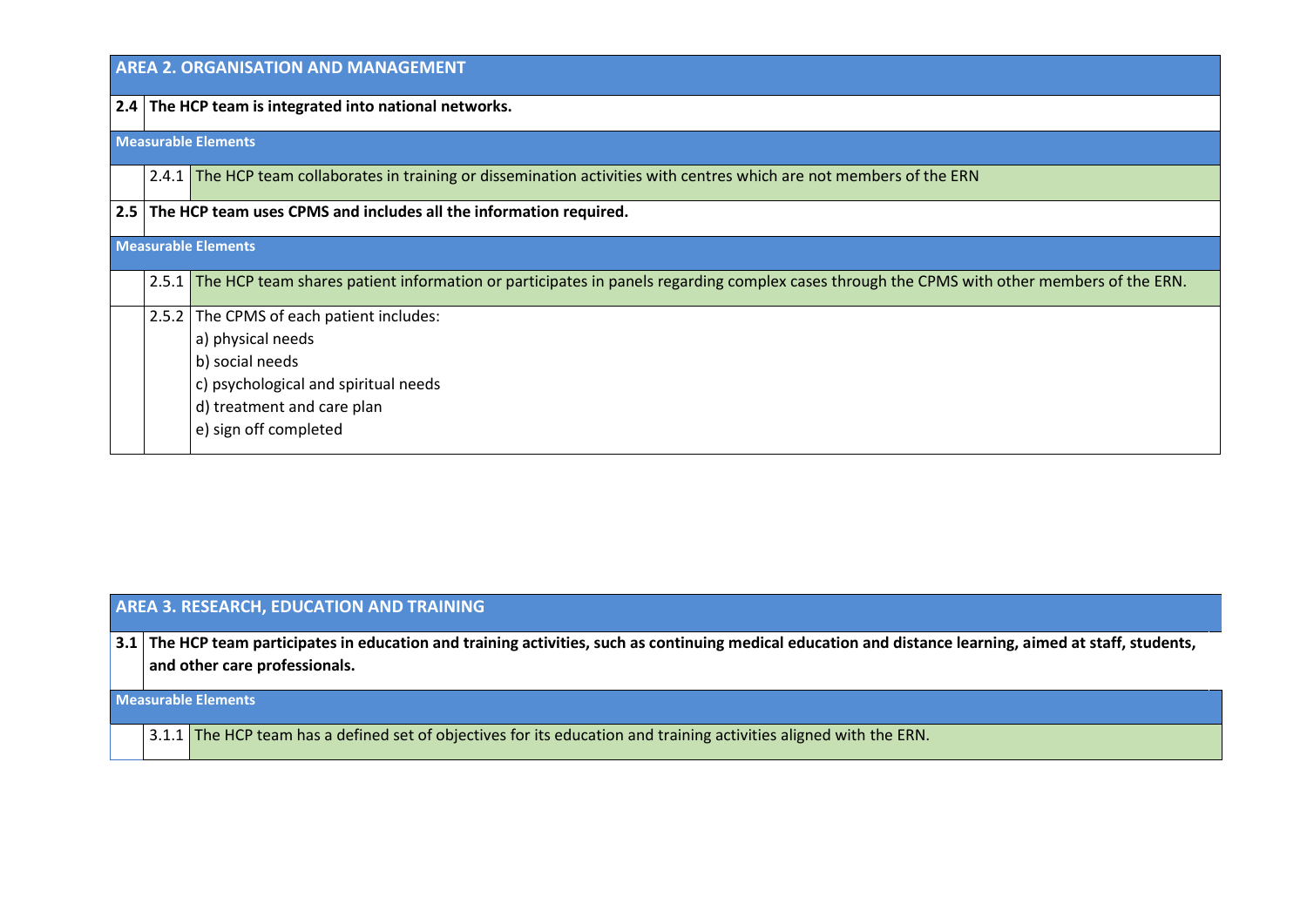|  | 3.1.2 The HCP team regularly detects the training needs of the staff members.                                                                                             |
|--|---------------------------------------------------------------------------------------------------------------------------------------------------------------------------|
|  | 3.1.3 Education and training activities are delivered to providers involved in the same chain of care within and outside the HCP's facility.                              |
|  | 3.1.4 The HCP team participates in the training activities organised by the ERN.                                                                                          |
|  | 3.2 The HCP team has the capacity to carry out research activities and demonstrated research experience in the framework of the ERN.                                      |
|  | mEasurable Elements                                                                                                                                                       |
|  | 3.2.1 The HCP team leads and/or participates in research activities and clinical trials, at both national and international level, within the ERN's area of<br>expertise. |
|  | 3.2.2 The HCP team ensures that records from research activities and clinical trials are safely stored.                                                                   |
|  | 3.2.3 The HCP team involves patients and / or their representatives in the most relevant aspects of the research process.                                                 |
|  | 3.2.4 The HCP team shares the results, in a timely manner, from its research activities and clinical trials through scientific publications.                              |
|  | 3.2.5 The results are disseminated to patient associations in lay language.                                                                                               |
|  | 3.2.6 The HCP team provides patients' information for the registries or databases promoted by the ERN.                                                                    |
|  | 3.2.7 THE HCP team is contributing to disseminate the ERN activities.                                                                                                     |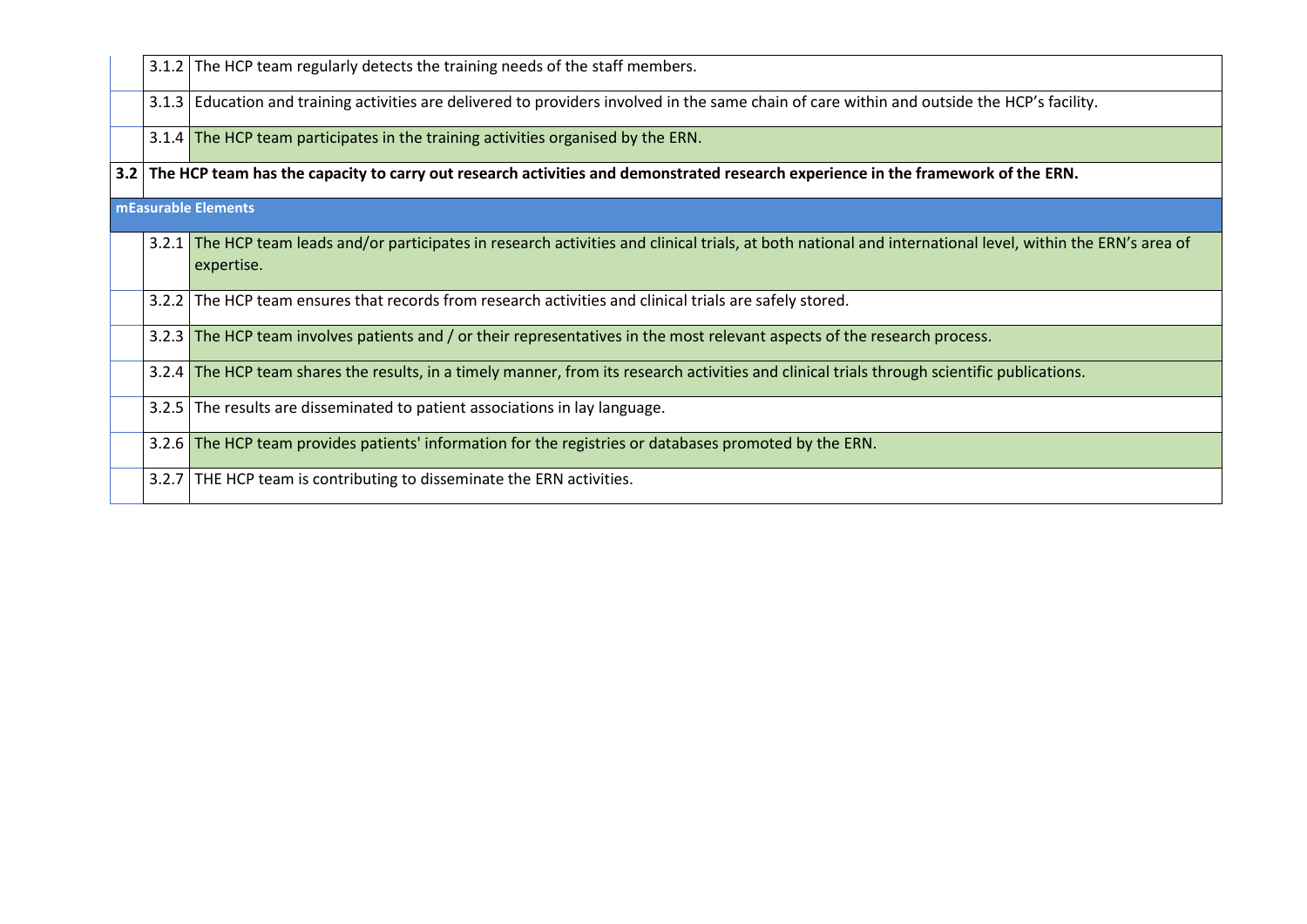### **AREA 4. EXCHANGE OF EXPERTISE, INFORMATION SYSTEMS, AND e-HEALTH**

**4.1 The HCP team is able to exchange expertise with other providers and provide support to them.**

**Measurable Elements**

4.1.1 The HCP team offers an advisory service to exchange expertise with other professionals and caregivers involved in the patients' treatment.

**4.2 The HCP team fosters the use of telemedicine and other e-health tools within and outside its facility.**

**Measurable Elements**

|                            | 4.2.1                                                                                                                                                                                | The HCP team uses telemedicine and other e-health tools.                                                                                                 |  |  |
|----------------------------|--------------------------------------------------------------------------------------------------------------------------------------------------------------------------------------|----------------------------------------------------------------------------------------------------------------------------------------------------------|--|--|
|                            | 4.2.2                                                                                                                                                                                | Professional telemedicine guidelines available are used to guarantee the homogeneity of its use.                                                         |  |  |
|                            |                                                                                                                                                                                      | 4.2.3 The HCP team should identify inclusion and exclusion criteria for potential telehealth patients.                                                   |  |  |
|                            | 4.2.4                                                                                                                                                                                | Patients and family members who access telehealth have the right to have their privacy guaranteed.                                                       |  |  |
|                            | 4.2.5                                                                                                                                                                                | When surveying patient and family satisfaction, satisfaction with the services provided by telehealth should be included, when appropriate.              |  |  |
|                            | 4.3 The HCP team codes the information and the information system is aligned with nationally and internationally recognised systems when<br>appropriate in the framework of the ERN. |                                                                                                                                                          |  |  |
| <b>Measurable Elements</b> |                                                                                                                                                                                      |                                                                                                                                                          |  |  |
|                            | 4.3.1                                                                                                                                                                                | The HCP team uses a standardised information and coding system for rare or low prevalence complex disease(s) or conditions(s), agreed<br>within the ERN. |  |  |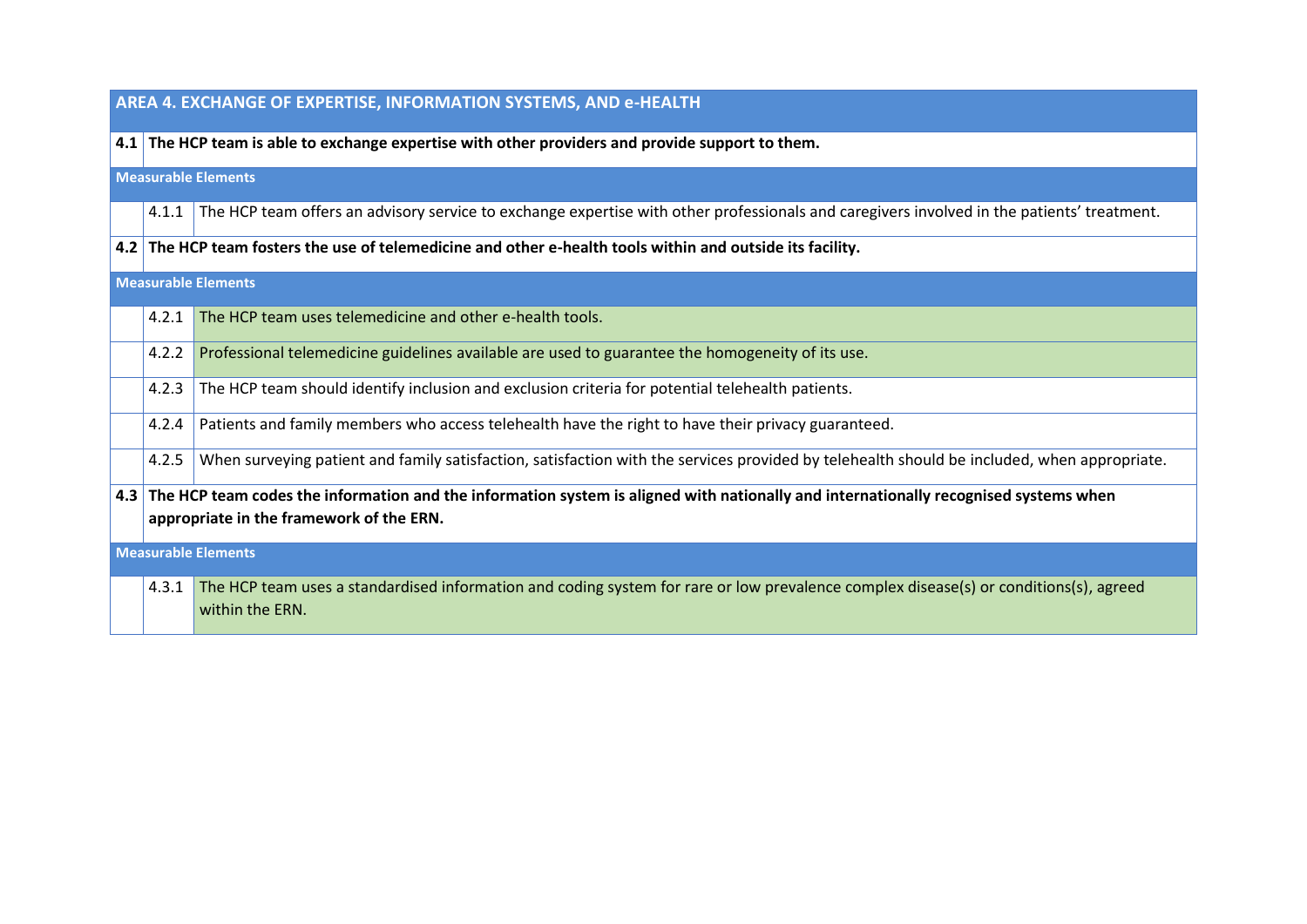## **AREA 5. QUALITY AND SAFETY**

|                            |                            | 5.1 The HCP team regularly monitors and improves the quality and safety of the care provided to patients with rare or low prevalence complex<br>diseases or conditions.                                                                                                                                                                                                                                         |  |  |  |  |
|----------------------------|----------------------------|-----------------------------------------------------------------------------------------------------------------------------------------------------------------------------------------------------------------------------------------------------------------------------------------------------------------------------------------------------------------------------------------------------------------|--|--|--|--|
|                            | <b>Measurable Elements</b> |                                                                                                                                                                                                                                                                                                                                                                                                                 |  |  |  |  |
|                            |                            | 5.1.1 The HCP team applies a strategy of quality and safety improvement, which includes specific objectives and recommended activities for the<br>achievement of the objectives.                                                                                                                                                                                                                                |  |  |  |  |
|                            |                            | 5.1.2 The main objectives of the strategy of quality and safety improvement include:<br>a) Hand hygiene<br>b) Prevention and control of healthcare related infection<br>c) Prevention of medication errors (completed medical orders, process of administration, identified high-risk medications)<br>d) Ensure safe surgery (verification, time out and sign out)<br>e) Unequivocal identification of patients |  |  |  |  |
|                            |                            | 5.1.3 The quality and safety strategies are implemented, and the results obtained are evaluated.                                                                                                                                                                                                                                                                                                                |  |  |  |  |
|                            |                            | 5.1.4 There is a procedure in place to report, document, investigate, and learn from adverse events and complications.                                                                                                                                                                                                                                                                                          |  |  |  |  |
|                            |                            | 5.1.5 The HCP team uses this information to make ongoing improvements.                                                                                                                                                                                                                                                                                                                                          |  |  |  |  |
|                            |                            | 5.1.6 All healthcare personnel are familiar with the system for reporting safety incidents and adverse events.                                                                                                                                                                                                                                                                                                  |  |  |  |  |
|                            |                            | 5.1.7 A procedure is implemented to provide information on adverse events with patient damage to patients and their families.                                                                                                                                                                                                                                                                                   |  |  |  |  |
| 5.2                        |                            | The HCP team adopts and uses clinical practice guidelines in their area of expertise.                                                                                                                                                                                                                                                                                                                           |  |  |  |  |
| <b>Measurable Elements</b> |                            |                                                                                                                                                                                                                                                                                                                                                                                                                 |  |  |  |  |
|                            |                            | 5.2.1 The HCP team adopts and implements clinical practice guidelines and decision-making tools developed or adapted by the ERN.                                                                                                                                                                                                                                                                                |  |  |  |  |

5.2.2 An annual evaluation on adequate compliance of the clinical practice guidelines is carried out using the indicators agreed in the ERN.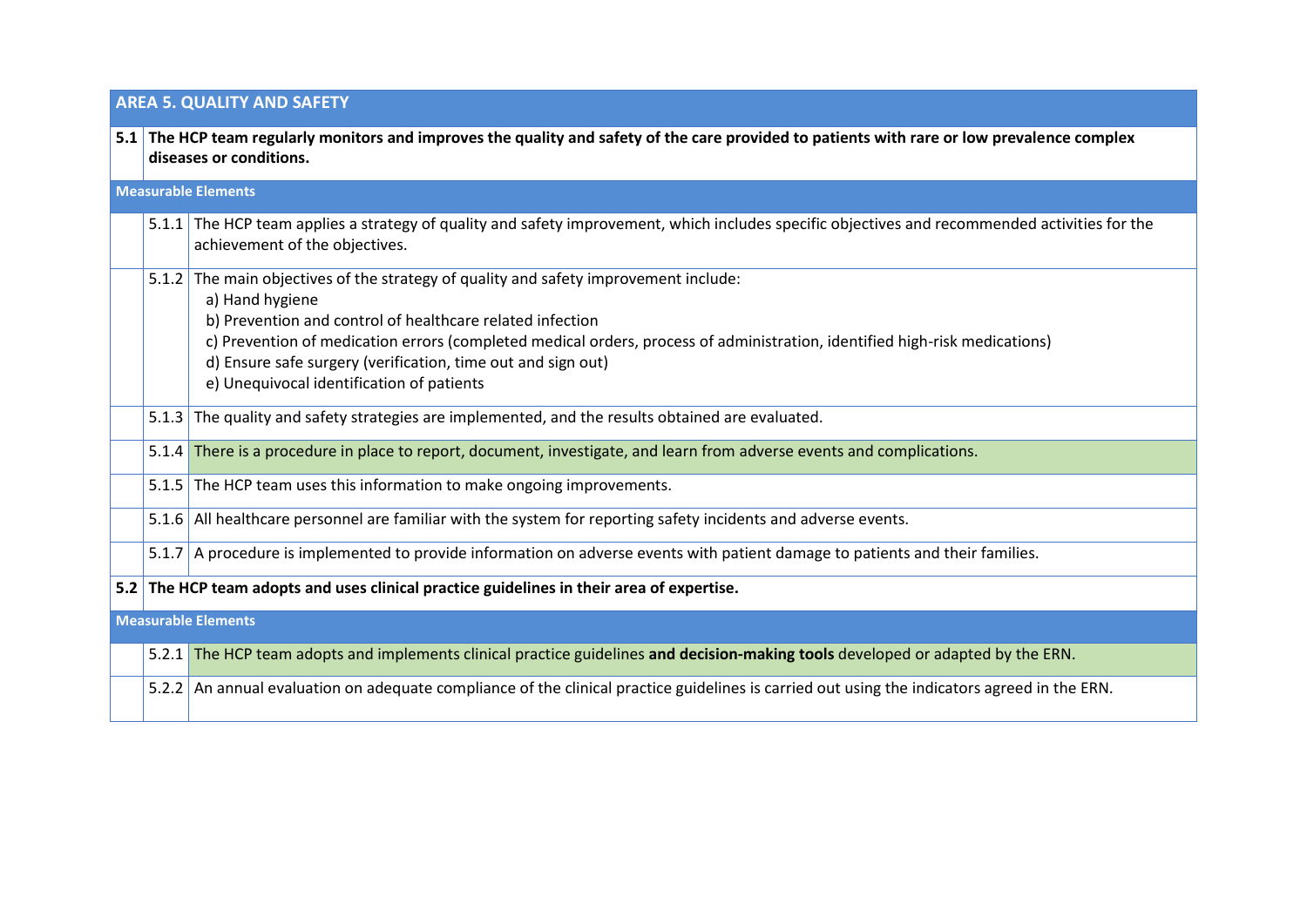|     | AREA 6. COMPETENCE, EXPERIENCE, AND OUTCOMES OF CARE.                          |                                                                                                                                                                                                        |  |
|-----|--------------------------------------------------------------------------------|--------------------------------------------------------------------------------------------------------------------------------------------------------------------------------------------------------|--|
| 6.1 | The HCP team maintains its clinical competence in the ERN's area of expertise. |                                                                                                                                                                                                        |  |
|     | <b>Measurable Elements</b>                                                     |                                                                                                                                                                                                        |  |
|     | 6.1.1                                                                          | To maintain its competency and expertise, the HCP team serves the minimum/optimal number of patients per year as defined by the ERN<br>based on professional/technical standards or recommendations.   |  |
|     | 6.1.2                                                                          | To maintain its competency and expertise, the HCP team serves the minimum/optimal number of procedures per year as defined by the ERN<br>based on professional/technical standards or recommendations. |  |
|     | 6.1.3                                                                          | The HCP team regularly collects, and monitors process and outcome indicators as established in the ERN.                                                                                                |  |
|     | 6.1.4                                                                          | The HCP team is actively involved in the activities organised for the development of the ERN.                                                                                                          |  |